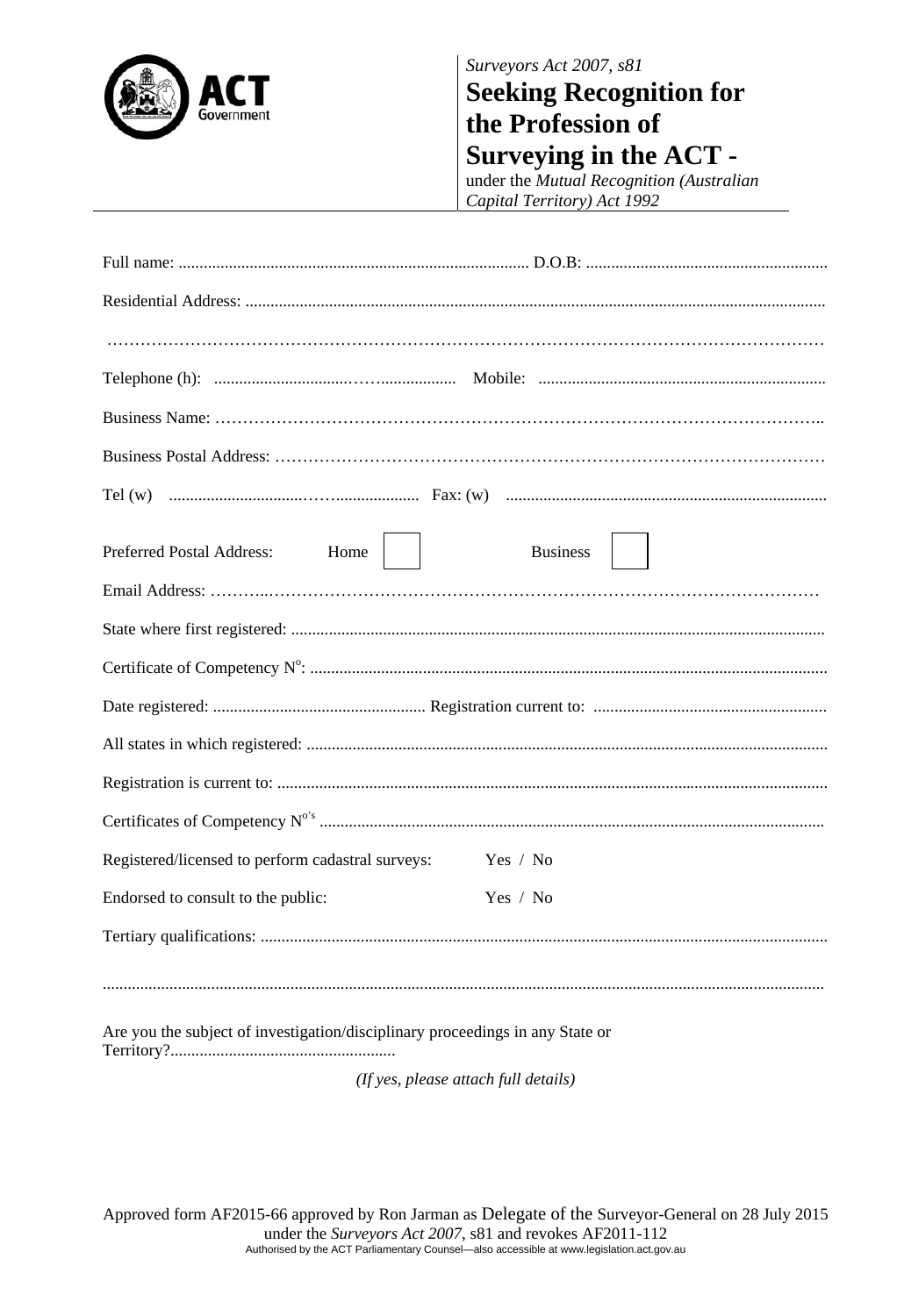

*Surveyors Act 2007, s81*  **Seeking Recognition for the Profession of Surveying in the ACT -** 

under the *Mutual Recognition (Australian Capital Territory) Act 1992*

 Has your registration been cancelled/suspended as a result of disciplinary action in any State or Territory? .....................

*(If yes, please attach full details)* 

Are you subject to any special conditions to practise in any State or Territory?.............................................. *(If yes, please attach full details)* 

Are there any restrictions, or are you prohibited from practising as a surveyor, as a result of any criminal

civil or disciplinary proceedings in any State?.................................................................................................. *(If yes, please attach full details)* 

I hereby give consent to the making of inquiries and the exchange of information with the Surveyors Board or authorised person of any State or Territory regarding my activities in surveying or any other matter relevant to the notice.

Attached is a Letter of Accreditation from the Surveyors Board of (*State*): ......................................................

Signed: .................................................................................................. Date: ..............……………………

Approved form AF2015-66 approved by Ron Jarman as Delegate of the Surveyor-General on 28 July 2015 under the *Surveyors Act 2007*, s81 and revokes AF2011-112 Authorised by the ACT Parliamentary Counsel—also accessible at www.legislation.act.gov.au